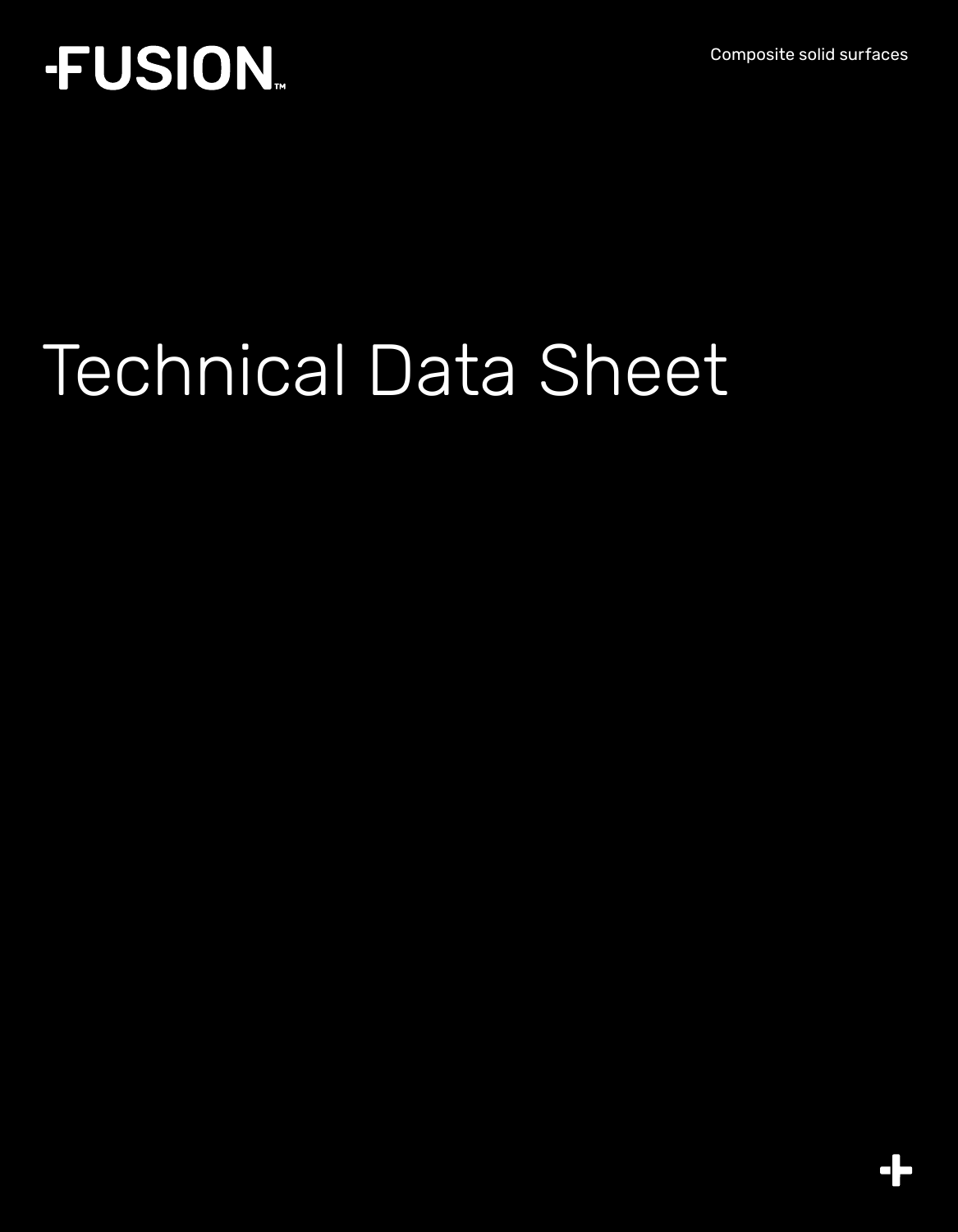Fusion Composite Solid Surfaces feature a soft SuperMatte surface, incorporating Protec+® microbial resistant performance and fingerprint resistance functionality, with a complimentary coloured core.

#### Applications

Benchtops Vanities Desktops + tabletops Induction splashbacks Toilet partitioning Lockers + seating Wall panels

#### Product Attributes







Resistant

Induction Splashback

 $\overline{1}$ 



Protect+ Antimicrobial

Fast Installation



Heat Resistant

Extra long slab size



**Scratch** Resistant

**Capability** 



Impact Resistant



Ultra Thin Profile

Horizontal Application



**SuperMatte** Finish

Application

UV Stable Indoor Use



3.6m

Routing



Made in Australia

# Product Characteristics

| PRODUCT CATEGORY                   | Composite Solid Surfaces                                |      |  |
|------------------------------------|---------------------------------------------------------|------|--|
| SHEET SIZE (NOMINAL)               | 3600mm x 1500mm, 3600mm x 750mm                         |      |  |
| THICKNESS (NOMINAL)                | 6 <sub>mm</sub>                                         | 13mm |  |
| WEIGHT (KG/M <sup>2</sup> APPROX.) | 9.2                                                     | 20   |  |
| <b>FINISH</b>                      | SuperMatte                                              |      |  |
| <b>CORE COLOUR</b>                 | Black, White, Pewter                                    |      |  |
| <b>DECORATED SURFACES</b>          | Double Sided                                            |      |  |
| COLOUR/PATTERN                     | To view the full range, please visit www.laminex.com.au |      |  |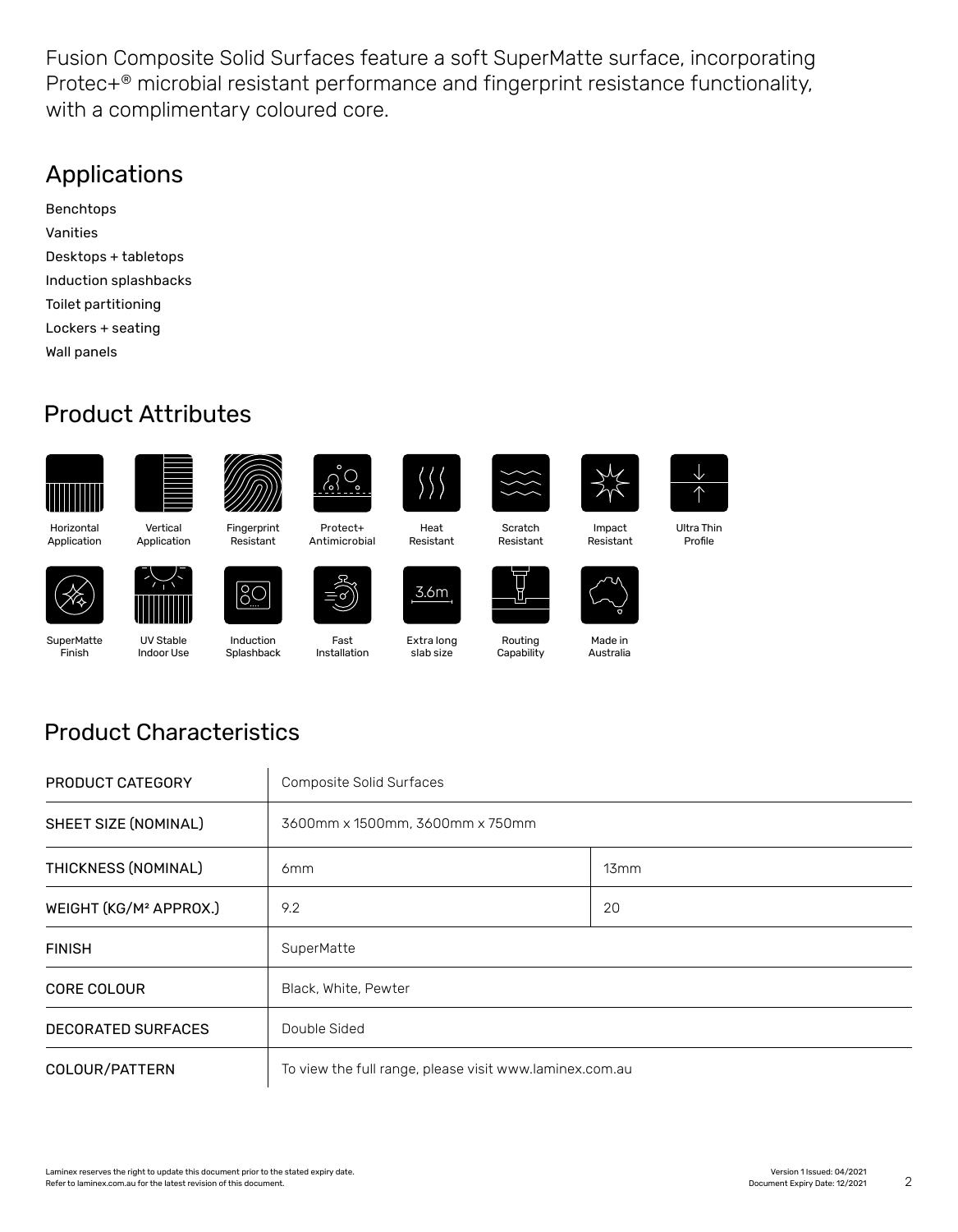#### Dimensional Tolerance (Tested to ISO 4586-2)

| <b>ATTRIBUTE</b>                            | MEASUREMENT                                                                                                                 |  |
|---------------------------------------------|-----------------------------------------------------------------------------------------------------------------------------|--|
| <b>THICKNESS</b>                            | ± 0.50mm (panels with nominal thickness 6mm)<br>± 0.60mm (panels with nominal thickness 13mm)                               |  |
| <b>EDGE DEFECTS</b>                         | Defect free length and width within the nominal sheet size minus 20mm                                                       |  |
| LENGTH AND WIDTH                            | +10mm / -0mm maximum deviation                                                                                              |  |
| STRAIGHTNESS OF EDGES                       | 1.5mm/m maximum deviation                                                                                                   |  |
| <b>SOUARENESS</b>                           | $\leq$ 6mm (variation in diagonal measurement)                                                                              |  |
| <b>FLATNESS</b><br>(MEASURED IN HORIZONTAL) | 5mm/m maximum deviation (panels with nominal thickness 6mm)<br>3mm/m maximum deviation (panels with nominal thickness 13mm) |  |

#### Surface Quality (Tested to ISO 4586-2)

| <b>ATTRIBUTE</b>                                | <b>MEASUREMENT</b>                                                                                                                                                                                                                                                                                                                    |  |  |
|-------------------------------------------------|---------------------------------------------------------------------------------------------------------------------------------------------------------------------------------------------------------------------------------------------------------------------------------------------------------------------------------------|--|--|
| INSPECTION GUIDELINES                           | Viewing distance 0.75 to 1.5m from panel surface.<br>Viewing shall be conducted at 90° to the panel surface. Acute inspection angles<br>shall not be used. Light intensity approximately 800 to 1000 lx at the panel surface.<br>Illuminated by non critical light of intensity approximately 800 to 1000 lx<br>at the panel surface. |  |  |
| DIRT, SPOTS & SIMILAR<br><b>SURFACE DEFECTS</b> | The admissible size of defects is based on a maximum contamination area<br>equivalent to $1.0\,\mathrm{mm}^2/\mathrm{m}^2$ and is proportional to the sheet size under inspection.                                                                                                                                                    |  |  |
|                                                 | The total admissible area of contamination may be concentrated in one spot<br>or dispersed over an unlimited amount of smaller defects.                                                                                                                                                                                               |  |  |
| <b>FIBRES, HAIRS &amp; SCRATCHES</b>            | The admissible size of defects is based on a maximum contamination length<br>equivalent to 10mm/m <sup>2</sup> and is proportional to the sheet size under inspection.                                                                                                                                                                |  |  |
|                                                 | The total admissible length of contamination may be concentrated in one<br>defect or dispersed over an unlimited amount of smaller defects.                                                                                                                                                                                           |  |  |
| <b>INDENTATIONS</b>                             | The admissible size of defects is based on a maximum contamination area<br>equivalent to $2.0$ mm $^{2}/m^{2}$ and is proportional to the sheet size under inspection.                                                                                                                                                                |  |  |
|                                                 | The total admissible area of contamination may be concentrated in one spot<br>or dispersed over an unlimited amount of smaller defects.                                                                                                                                                                                               |  |  |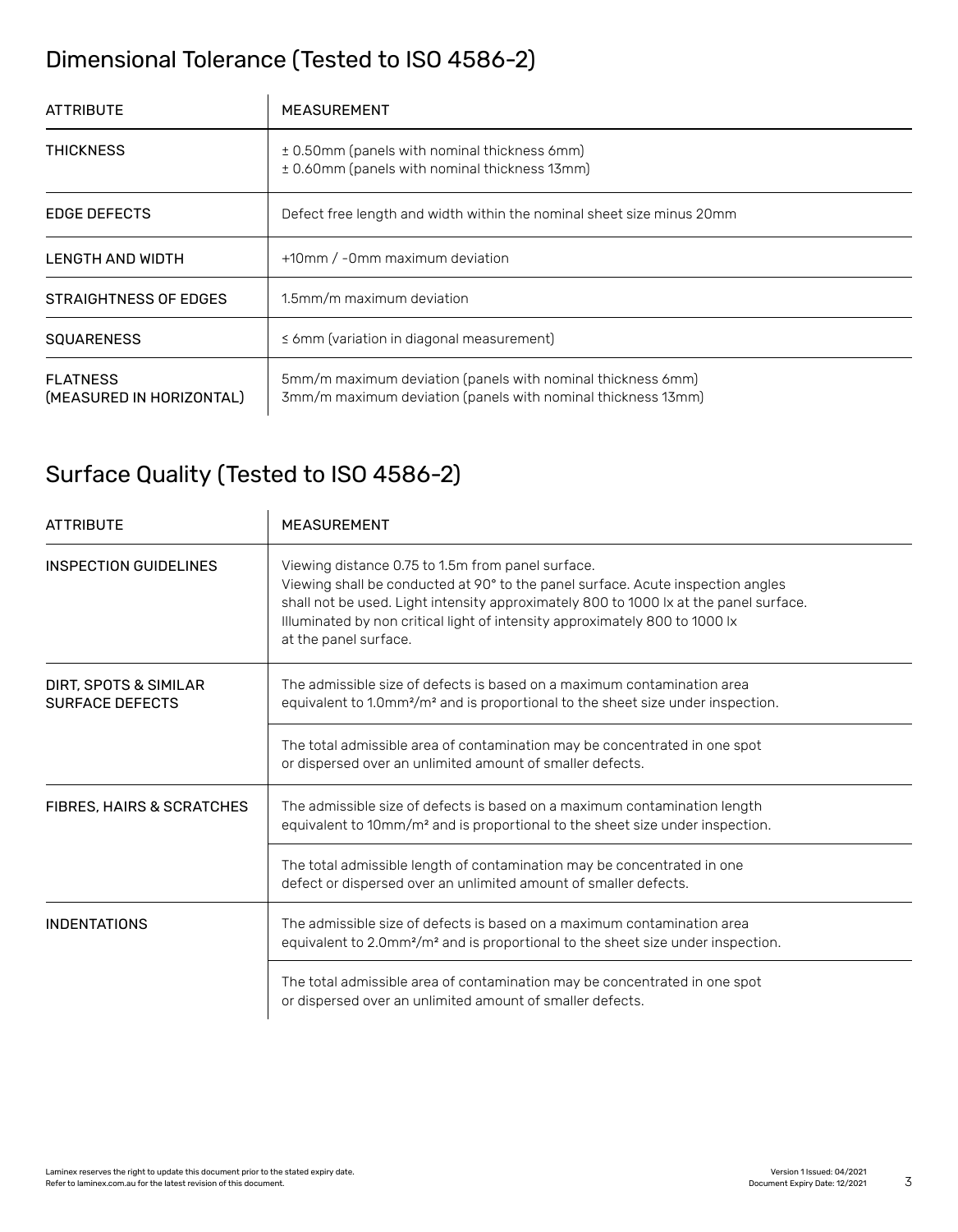# Surface Performance (Tested to ISO 4586-2)

| <b>ATTRIBUTE</b>                                       | <b>MEASUREMENT</b>                                                                                                  |                                                                                    |                                                                                                                       |                                                                                                                       |  |
|--------------------------------------------------------|---------------------------------------------------------------------------------------------------------------------|------------------------------------------------------------------------------------|-----------------------------------------------------------------------------------------------------------------------|-----------------------------------------------------------------------------------------------------------------------|--|
| <b>RESISTANCE TO</b><br><b>SURFACE WEAR</b>            | Initial wear ≥ 150 cycles. Average wear ≥ 350 cycles                                                                |                                                                                    |                                                                                                                       |                                                                                                                       |  |
| <b>RESISTANCE TO IMMERSION</b><br>IN BOILING WATER     | Mass Increase                                                                                                       |                                                                                    | Maximum 2.0 %                                                                                                         |                                                                                                                       |  |
|                                                        | Thickness Increase                                                                                                  |                                                                                    |                                                                                                                       | Maximum 2.0 %                                                                                                         |  |
|                                                        | Appearance                                                                                                          |                                                                                    | Appearance rating not worse than 4<br>Slight change of gloss and/or colour,<br>only visible at certain viewing angles |                                                                                                                       |  |
| <b>RESISTANCE TO</b><br><b>WATER VAPOUR</b>            | Appearance rating not worse than 4<br>Slight change of gloss and/or colour, only visible at certain viewing angles  |                                                                                    |                                                                                                                       |                                                                                                                       |  |
| <b>RESISTANCE TO</b><br>WET HEAT AT 100°C              | Appearance rating not worse than 4<br>Slight change of gloss and/or colour, only visible at certain viewing angles  |                                                                                    |                                                                                                                       |                                                                                                                       |  |
| <b>RESISTANCE TO</b><br>DRY HEAT AT 180°C              | Appearance rating not worse than 4<br>Slight change of gloss and/or colour, only visible at certain viewing angles  |                                                                                    |                                                                                                                       |                                                                                                                       |  |
| DIMENSIONAL STABILITY AT<br>ELEVATED TEMPERATURE       | Longitudinal direction: Maximum cumulative change 0.40 %<br>Transverse direction: Maximum cumulative change 0.80 %  |                                                                                    |                                                                                                                       |                                                                                                                       |  |
| DIMENSIONAL STABILITY AT<br><b>AMBIENT TEMPERATURE</b> | Longitudinal direction: Maximum cumulative change 0.40 %<br>Transverse direction: Maximum cumulative change 0.80 %  |                                                                                    |                                                                                                                       |                                                                                                                       |  |
| <b>RESISTANCE TO IMPACT</b><br>BY LARGE DIAMETER BALL  | Drop height ≥ 1200 mm                                                                                               |                                                                                    |                                                                                                                       |                                                                                                                       |  |
| <b>RESISTANCE TO CRAZING</b>                           | Appearance rating not worse than 4<br>Surfaces unchanged, with slight hairline edge cracks visible to the naked eye |                                                                                    |                                                                                                                       |                                                                                                                       |  |
| <b>RESISTANCE TO SCRATCHING</b>                        | Rating = $3$ (Force $\geq 2$ Newton)                                                                                |                                                                                    |                                                                                                                       |                                                                                                                       |  |
| <b>RESISTANCE TO STAINING</b>                          | Groups 1 & 2                                                                                                        | Acetone<br>Coffee (120g of coffee per litre of water)                              |                                                                                                                       | Appearance rating not worse than 5<br>No visible change                                                               |  |
|                                                        | Group 3                                                                                                             | Sodium hydroxide (25% solution)<br>Hydrogen peroxide (30% solution)<br>Shoe polish |                                                                                                                       | Appearance rating not worse than 4<br>Slight change of gloss and/or colour,<br>only visible at certain viewing angles |  |
| <b>LIGHTFASTNESS</b>                                   | Contrast: Grey scale rating $\geq 4$<br>When tested in contrast with Blue wool 6 Ref: ISO 105-A02                   |                                                                                    |                                                                                                                       |                                                                                                                       |  |
| GLOSS LEVEL AT 60°C ANGLE<br>AS/NZS 1580.602.2         | $\leq 8$ gloss units                                                                                                |                                                                                    |                                                                                                                       |                                                                                                                       |  |
| <b>COLOUR VARIATION</b><br>ISO 105-A05                 | Surface material "batch to batch" colour variation of ∆E ≤ 1                                                        |                                                                                    |                                                                                                                       |                                                                                                                       |  |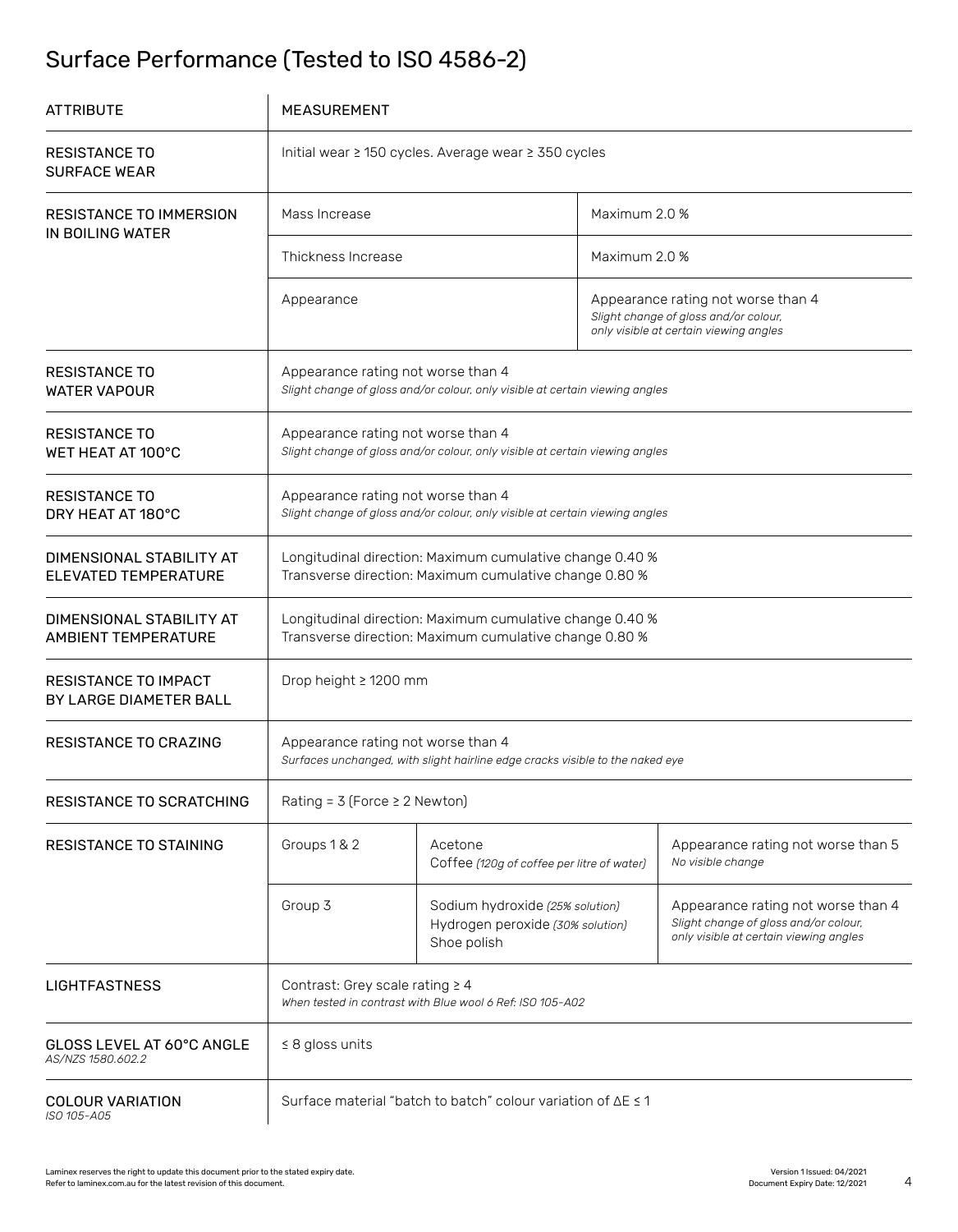#### Core Performance

| <b>ATTRIBUTE</b>                                           | MEASUREMENT                                                                                       |                                                  | <b>BLACK</b>                                                                                           | <b>OTHER</b>                                                  |
|------------------------------------------------------------|---------------------------------------------------------------------------------------------------|--------------------------------------------------|--------------------------------------------------------------------------------------------------------|---------------------------------------------------------------|
| <b>RESISTANCE TO STAINING</b><br>(TESTED TO AS/NZS 2924.2) | Groups 1 & 2                                                                                      | Acetone                                          | Rating $\geq$ 5<br>No visible change                                                                   | Rating $\geq$ 5<br>No visible change                          |
|                                                            |                                                                                                   | Coffee<br>(120g of coffee<br>per litre of water) | Rating $\geq$ 5<br>No visible change                                                                   | Rating $\geq$ 3<br>Moderate change of<br>gloss sand/or colour |
|                                                            | Group 3                                                                                           | Sodium hydroxide<br>(25% solution)               | Rating $\geq 4$<br>Slight change of gloss and/<br>or colour, only visible at<br>certain viewing angles | Rating $\geq 5$<br>No visible change                          |
|                                                            |                                                                                                   | Hydrogen peroxide<br>(30% solution)              | Rating $\geq 5$<br>No visible change                                                                   | Rating $\geq 5$<br>No visible change                          |
|                                                            |                                                                                                   | Shoe polish                                      | Rating $\geq 5$<br>No visible change                                                                   | Rating $\geq$ 3<br>Moderate change of<br>gloss sand/or colour |
| <b>RESISTANCE TO STAINING</b><br>(TESTED TO AS/NZS 4266.2) | <b>Beetroot Juice</b><br><b>Black Marking Pen</b><br>Red Wine<br>Curry Paste                      |                                                  | Rating $\leq 1$<br>Complete removal<br>of staining agent<br>from surface                               | Rating $\leq 4$<br>Only partial<br>removal of stain           |
|                                                            | <b>Tomato Sauce</b>                                                                               |                                                  | Rating $\leq 1$<br>Complete removal<br>of staining agent<br>from surface                               | Rating $\leq 2$<br>Faint stain left<br>on surface             |
|                                                            | Soy Sauce                                                                                         |                                                  | Rating $\leq 1$<br>Complete removal<br>of staining agent<br>from surface                               | Rating $\leq$ 3<br>Slight stain left<br>on surface            |
|                                                            | Shoe Polish                                                                                       |                                                  | Rating $\leq 1$<br>Complete removal<br>of staining agent<br>from surface                               | Rating $\leq$ 3<br>Faint stain left<br>on surface             |
| <b>LIGHTFASTNESS</b>                                       | Contrast: Grey scale rating $\geq 4$<br>When tested in contrast with Blue wool 6 Ref: ISO 105-A02 |                                                  |                                                                                                        |                                                               |
| <b>COLOUR VARIATION</b><br>ISO 105-A05                     | Surface material "batch to batch" colour variation of ∆E ≤ 1                                      |                                                  |                                                                                                        |                                                               |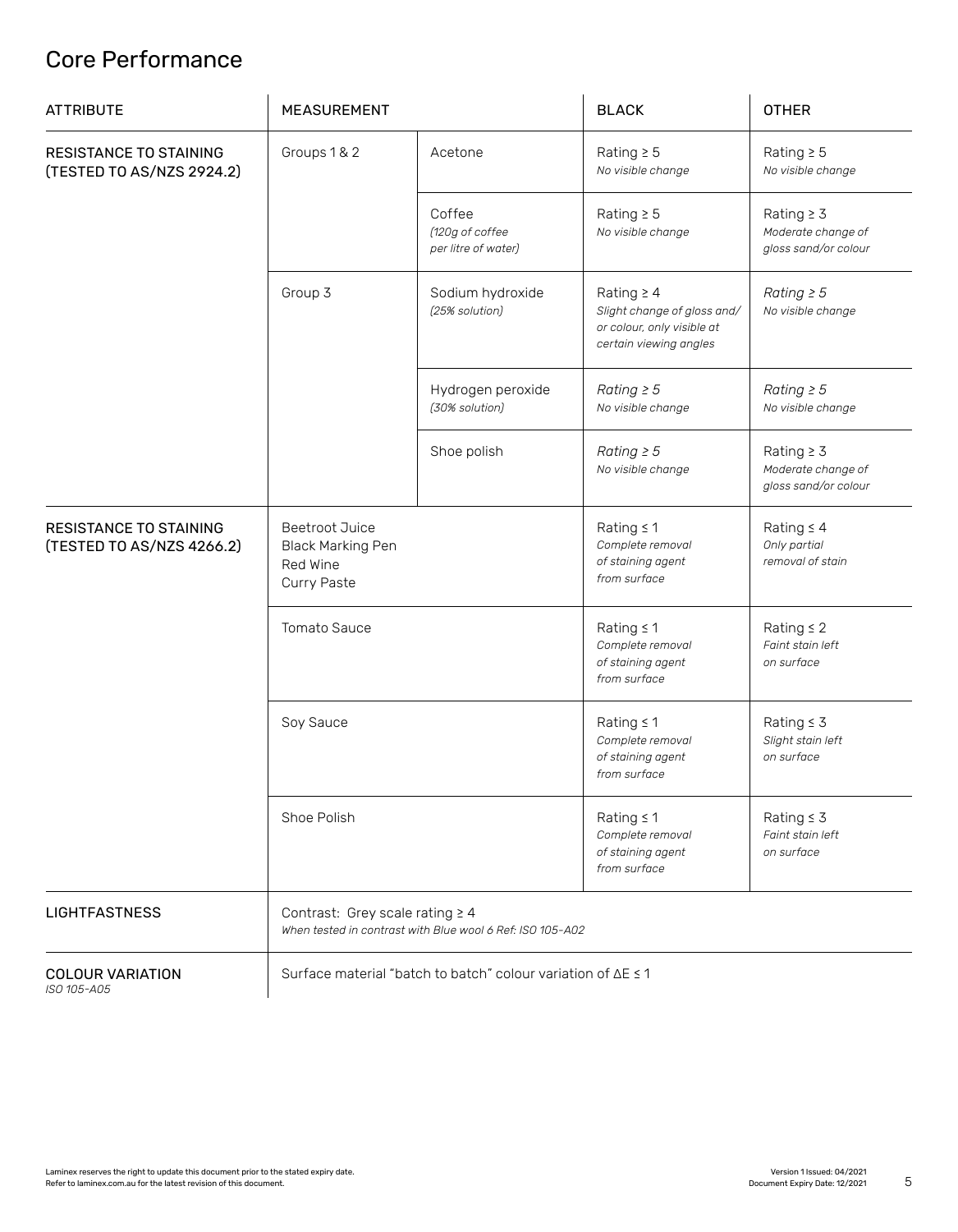### Specialty Performance

| <b>ATTRIBUTE</b>                                                                   | <b>TESTED TO:</b>                                                                                                                                                                                                                                 | <b>TYPICAL VALUES</b>                                                                                              |                                                                                 |  |
|------------------------------------------------------------------------------------|---------------------------------------------------------------------------------------------------------------------------------------------------------------------------------------------------------------------------------------------------|--------------------------------------------------------------------------------------------------------------------|---------------------------------------------------------------------------------|--|
| <b>FIRE HAZARD PROPERTIES</b>                                                      | AS/NZS 3837<br>(In accordance to AS5637.1)                                                                                                                                                                                                        | Group Number                                                                                                       | 3                                                                               |  |
|                                                                                    |                                                                                                                                                                                                                                                   | Average Specific<br>Extinction Area (ASEA)                                                                         | 65 m <sup>2</sup> /Kg (Black core)<br>4 m <sup>2</sup> /Kg (Other core colours) |  |
| <b>FINGERPRINT RESISTANCE</b>                                                      | Laminex Internal Method                                                                                                                                                                                                                           | Appearance rating not worse than 4<br>Slight change of gloss and/or colour, only visible at certain viewing angles |                                                                                 |  |
| PROTEC+ <sup>®</sup><br><b>ANTIMICROBIAL SURFACE</b>                               | Protec+® antimicrobial surface technology, prevents growth of bacteria and inhibits fungus<br>on decorative surfaces. Protec+® provides enhanced antimicrobial protection for the expected<br>life of the product.                                |                                                                                                                    |                                                                                 |  |
| ANTIBACTERIAL ACTIVITY<br>AND EFFICACY (24 hours)                                  | JIS Z 2801<br>Referred to in ISO 22196                                                                                                                                                                                                            | PASS = R value > 2.0 orders of magnitude difference<br>between a treated sample and an inert surface               |                                                                                 |  |
|                                                                                    | <b>BACTERIAL STRAINS TESTED:</b><br>Staphylococcus aureus (ATCC 6538P)<br>Escherichia coli (ATCC 8739)<br>Methicillin resistant Staphylococcus aureus (NCTC 12493)<br>Pseudomonas aeruginosa (ATCC 15442)<br>Salmonella chloeraesius (ATCC 10708) |                                                                                                                    |                                                                                 |  |
| ANTIFUNGAL (INCUBATION<br>CONDITION: 30°C FOR 28 DAYS<br>AT 90% RELATIVE HUMIDITY) | ASTM G21                                                                                                                                                                                                                                          | Rating $\leq$ 1<br>1 = Traces of growth (less than 10%)<br>$0 = None$                                              |                                                                                 |  |
|                                                                                    | <b>FUNGAL STRAINS TESTED:</b><br>Aspergillius niger (ATCC 9642)<br>Penicillium pinophilum (ATCC 11797)<br>Chaetomium globosum (ATCC 6205)<br>Gliocladium virens (ATCC 9645)<br>Aureobasidium pullulans (ATCC 15233)                               |                                                                                                                    |                                                                                 |  |

#### Emissions & Environmental Performance

| ATTRIBUTE                                    | TESTED TO:  | <b>UNITS</b>        | MEASUREMENT |
|----------------------------------------------|-------------|---------------------|-------------|
| FORMALDEHYDE                                 | ISO 12460-3 | mg/m <sup>2</sup> h | $\leq 1.0$  |
| <b>VOLATILE ORGANIC</b><br>COMPOUNDS (VOC'S) | ASTM D5116  | mg/m <sup>2</sup> h | $\leq 0.5$  |